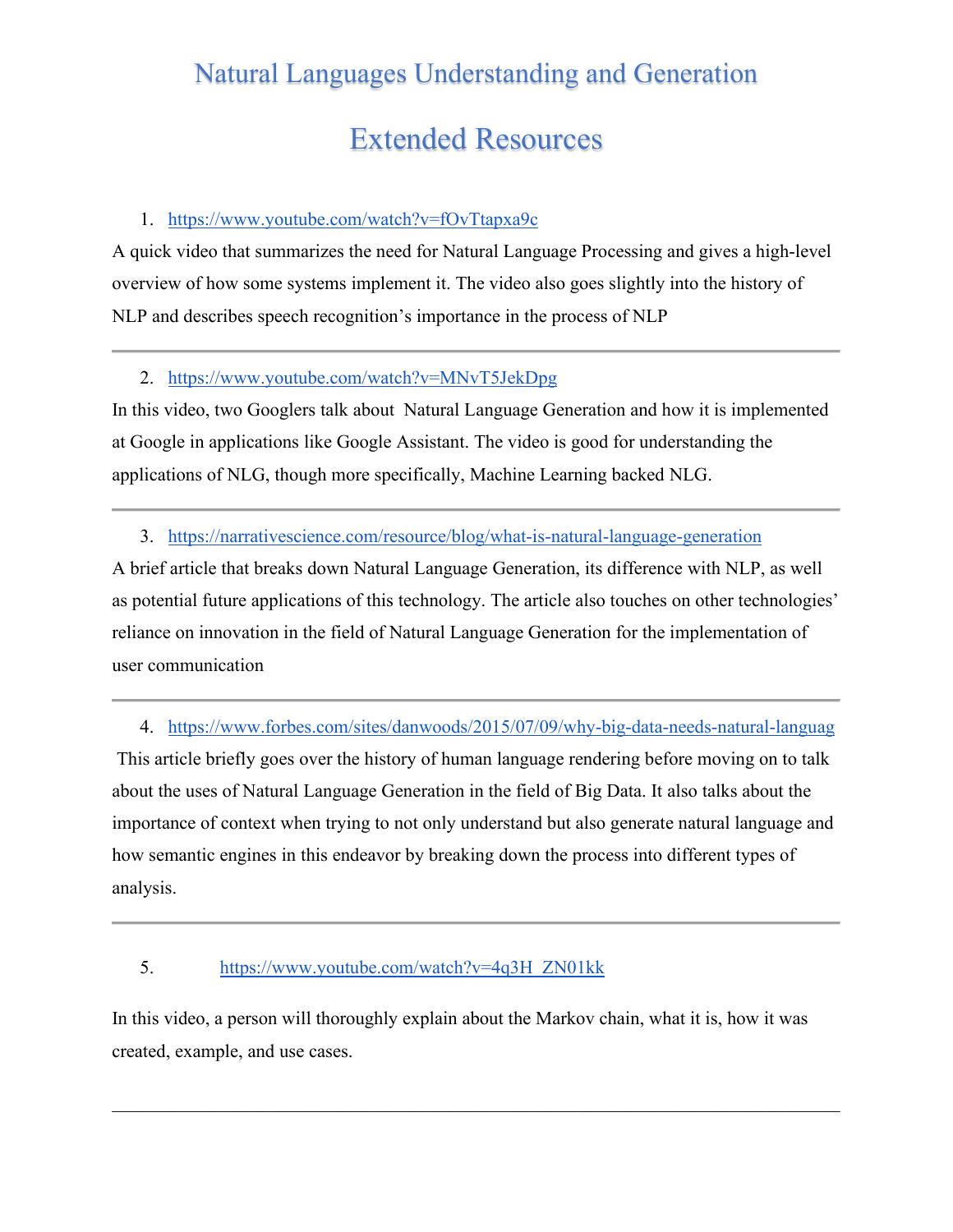6. <https://www.youtube.com/watch?v=5vcj8kSwBCY>

In this video, a professor from Stanford University named Christopher Manning explains about transformers and self-attention.

 $\mathcal{L}_\mathcal{L} = \mathcal{L}_\mathcal{L} = \mathcal{L}_\mathcal{L} = \mathcal{L}_\mathcal{L} = \mathcal{L}_\mathcal{L} = \mathcal{L}_\mathcal{L} = \mathcal{L}_\mathcal{L} = \mathcal{L}_\mathcal{L} = \mathcal{L}_\mathcal{L} = \mathcal{L}_\mathcal{L} = \mathcal{L}_\mathcal{L} = \mathcal{L}_\mathcal{L} = \mathcal{L}_\mathcal{L} = \mathcal{L}_\mathcal{L} = \mathcal{L}_\mathcal{L} = \mathcal{L}_\mathcal{L} = \mathcal{L}_\mathcal{L}$ 

7. https://www.youtube.com/watch?v=EzDgw4\_gCVU

This video shows multiple use cases of NLP in the Healthcare industry, such as lowering patient waiting times by using NLP to process patient forms and using Named Entity Recognition alongside Deep Leaning technologies to aid with medical diagnosis

8. [https://becominghuman.ai/8-thought-provoking-cases-of-nlp-and-text-mining-use-in](https://becominghuman.ai/8-thought-provoking-cases-of-nlp-and-text-mining-use-in-business-60bd8031c5b5)[business-60bd8031c5b5](https://becominghuman.ai/8-thought-provoking-cases-of-nlp-and-text-mining-use-in-business-60bd8031c5b5)

\_\_\_\_\_\_\_\_\_\_\_\_\_\_\_\_\_\_\_\_\_\_\_\_\_\_\_\_\_\_\_\_\_\_\_\_\_\_\_\_\_\_\_\_\_\_\_\_\_\_\_\_\_\_\_\_\_\_\_\_\_\_\_\_\_\_\_\_\_\_\_\_\_\_\_\_

This article talks briefly about 8 different modern use cases for NLP. Some of the use cases on here are quite common, but a lot of them are different and very interesting. The article also does a good job of giving exact figures for the impact of NLP in these technologies

9. <https://www.dataversity.net/a-brief-history-of-natural-language-processing-nlp/>

This fascinating article gives you a brief, yet detailed history of Natural Language Processing all the way back to the early 1900s. It breaks down the stages that NLP has gone through to get to where it is today, and really shows how much time, energy, and effort has been put into this field of Machine Learning.

\_\_\_\_\_\_\_\_\_\_\_\_\_\_\_\_\_\_\_\_\_\_\_\_\_\_\_\_\_\_\_\_\_\_\_\_\_\_\_\_\_\_\_\_\_\_\_\_\_\_\_\_\_\_\_\_\_\_\_\_\_\_\_\_\_\_\_\_\_\_\_\_\_\_\_\_